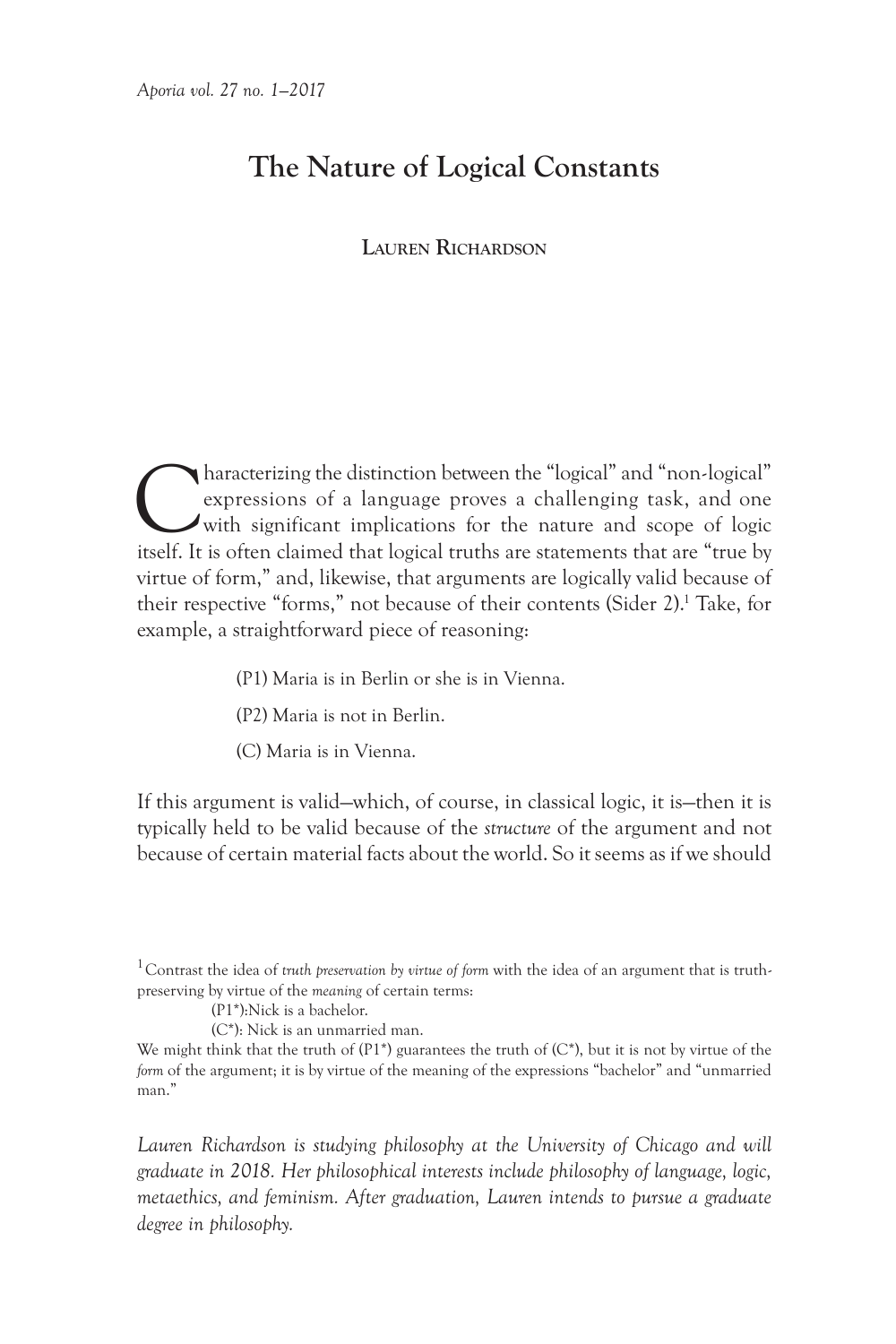be able to create an abstract formulation into which we could uniformly substitute expressions for the non-logical names and predicates as they appear while still maintaining a truth-preserving chain of reasoning:<sup>2</sup>

> $(P1) A(x) v B(x)$  $(P2) \sim A(x)$  $(C)$  ∴  $B(x)$

This all seems well, good, and familiar. But in creating a more abstract version of our initial argument, further questions arise: for one thing, why is it that we elected to keep the expressions "or" and "not" fixed, but left open the possibility for substitution of "Maria," "Berlin," and "Vienna"? And is there a principled way to decide which expressions are "logical" and thus must remain *constant* under various substitutions in order to give certain schemas their logical forms—and which are not? As Peacocke points out, it is not enough to merely say that the logical constants are the terms whose substitution might affect the validity of the argument-such an explanation would be circular, leaving us to define validity in terms of logical constants and logical constants in terms of validity. An adequate definition of logical constants must be one that *determines* which arguments are valid, not the other way around. It is only once we define the logical constants that we develop conceptions of logical validity and logical consequence that is, conceptions of what conclusions are licensed given certain premises (Peacocke 222). As the logician and mathematician Alfred Tarski asserts following his explication of the concept of logical consequence, "at the foundation of our whole construction lies the division of all terms of a language into the logical and extralogical" ("On the Concept of Following Loigcally" 188). It seems as if we have good reason to think that our concepts of logical validity, consequence, and truth—that is, the realm of logic—are grounded in the nature of logical constants.

In §1, I will provide an exposition of two prominent strategies for defining logical constants: first, the "permutation invariance" tactic as advanced by Tarski, and second, the "grammatical particles" approach as proposed by Quine. In §2, I will consider the objection that logic should be understood as *relative*, and, accordingly, there is no real debate to be

 $2$  For simplicity's sake, I am relying here on a Quinean notion of logical consequence. To put it briefly: *c* is a logical consequence of (*p1, p2* . . .) if and only if there is no way to uniformly substitute expressions for nonlogical expressions in *c* and (*p1, p2* . . .) so that (*p1, p2* . . .), all become true but *c* does not. (See Quine, *Philosophy of Logic* 58–60).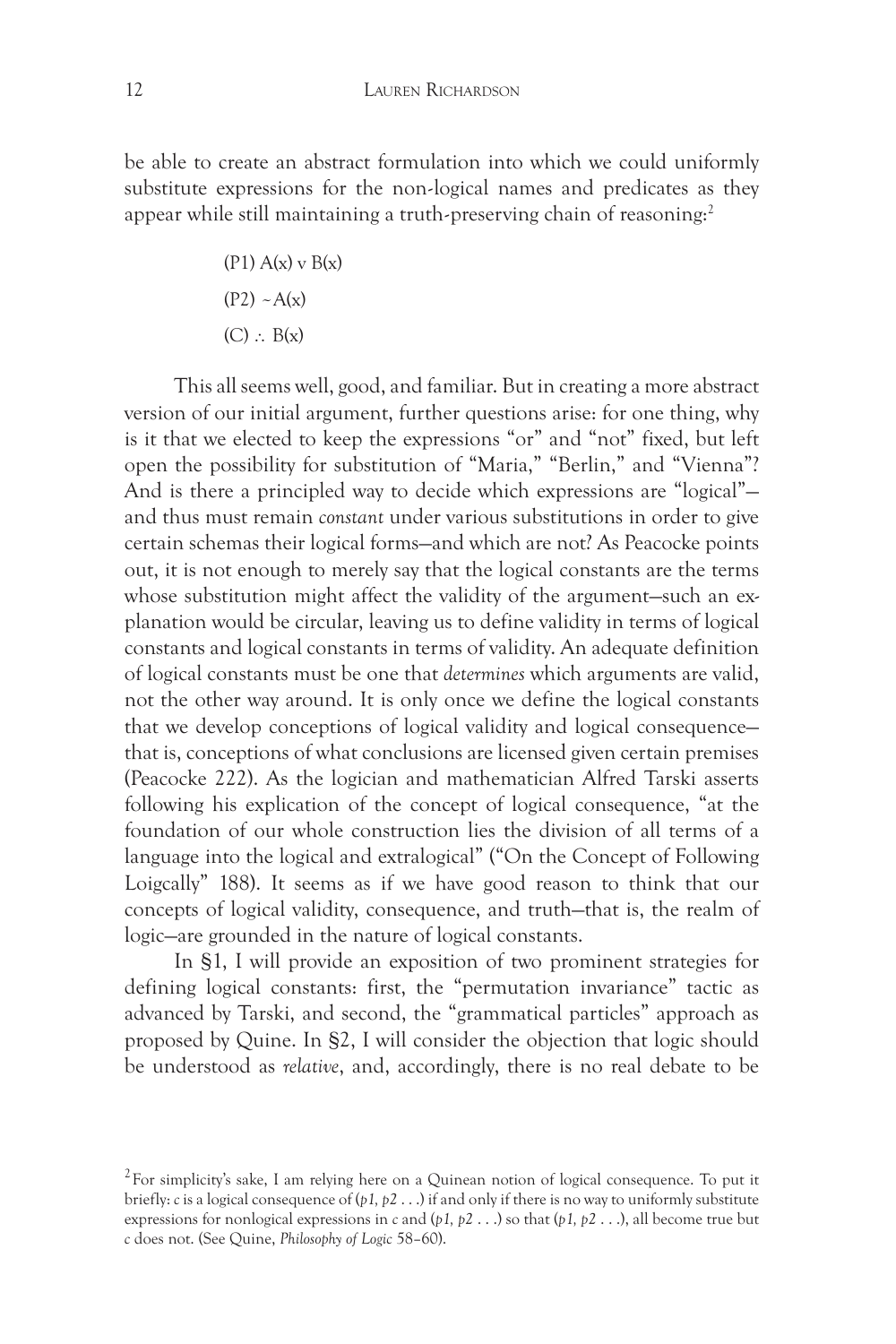had about the nature of logical constants. According to this objection, there is no such thing as a "logical constant" *simpliciter*, and the task of trying to define them as such is inevitably a fruitless one (MacFarlane, "Logical Constants" 43). In §3, I will argue that, even supposing relativity in the realm of logic, there remains an alternative motivation for defining logical constants: logic plays an enormous *normative* role in reasoning, and we ought to have a firm grasp on the concepts that govern our thought, speech, status as "rational" beings, and so on. Thus, regardless of logic's objectivity (or lack thereof), there remains an important impetus for coming to some sort of collective agreement about the logical constants, even if such an agreement recognizes the wholly *constructed* nature of the constants themselves.

#### **§1 Tarski and Quine**

Tarski defines logical "notions" as those expressions whose extensions are "invariant" under "all possible one-one transformations of the world onto itself" ("What Are Logical Notions?" 149). This proposal is known as the *permutation invariance* definition of logical constants. To make Tarski's suggestion clearer, imagine a domain *D*, {x,y,z}: a *permutation* is a function that would assign to each member of *D* one member of the same domain, and to any member of the domain a *different* member, thereby making the function one to one, e.g., assigning x to y, y to x, and z to z. Now imagine the largest possible set—the set of all objects in the world *O*, {o1, o2, o3, . . .}.3 As professor John MacFarlane explains, the important concept at play is that an expression is *permutation-invariant*, and, resultantly, logical, "just in case its extension on each domain of objects is invariant under all permutations of that domain" ("Logical Constants" 20). Logical expressions' extensions are invariant under "all possible one-one transformations of the world onto itself" (as Tarski requires) because they remain the same no matter which arbitrary permutation of *O* we take.

The central intuition seems to be that logical expressions are "indifferent to the particular identity of objects"—in a sense, they are topic-neutral (MacFarlane, "What Does it Mean to Say Logic is Formal?" 72). On this account, logic abstracts from the specific nature of objects or meanings of words and is instead concerned with general facts about the world (73). For example, consider domain *D* again and the existential

 $3$  Note that, unlike modal conceptions of logical consequence, this theory deals solely with objects in the actual world.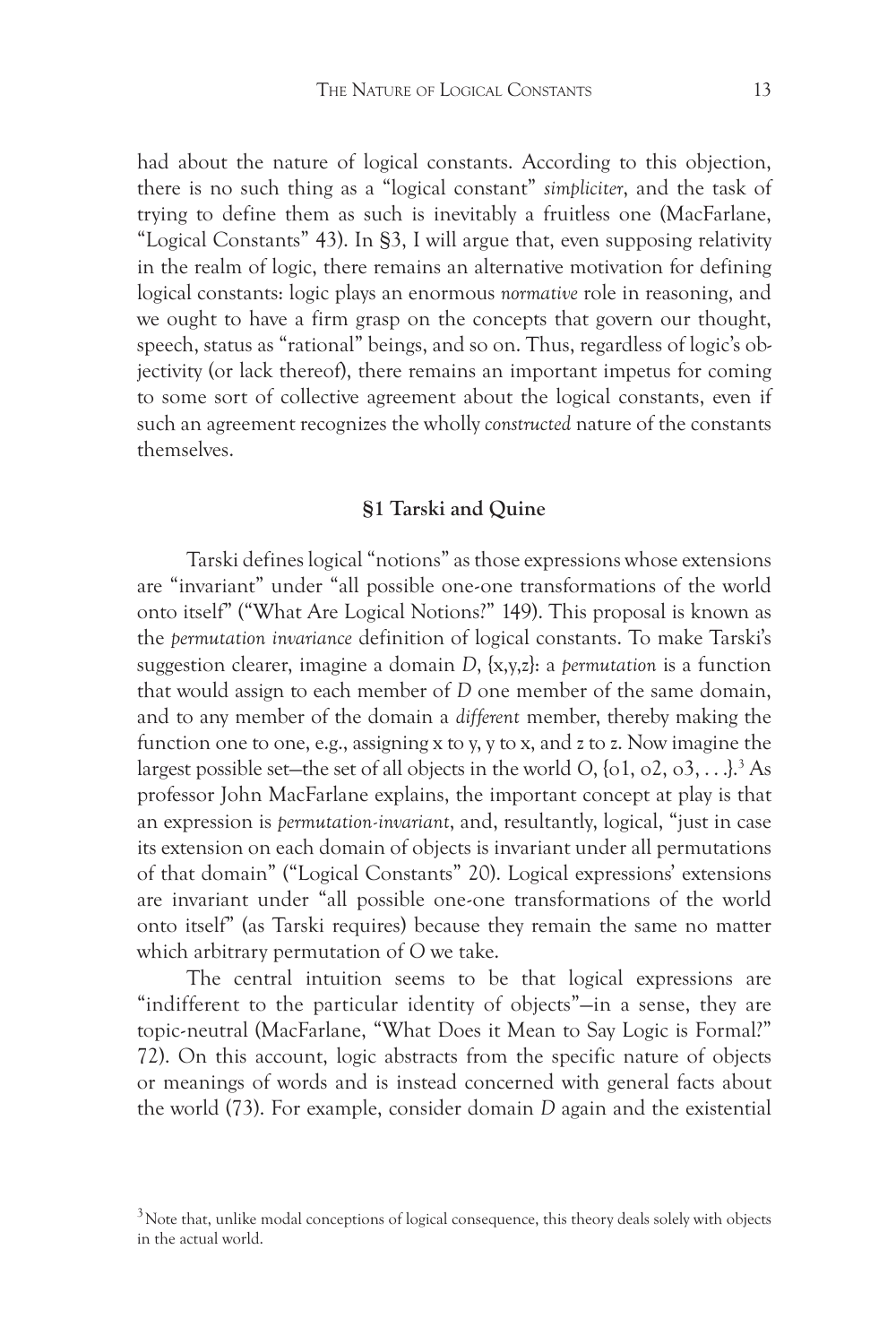quantifier "∃," whose extension is the set of all non-empty subsets of *D*. No matter what arbitrary permutation of *D* we take, ∃'s extension will remain the same; the set of all non-empty subsets of *D* is invariant. In contrast, imagine the same domain and instead the true sentence "Rxz," where "R" is the two-place "cousin" relation. Suppose that Rxz is true just in case x is the cousin of z, and suppose that x is the cousin of z, but z is unrelated to y. Now take an arbitrary permutation *f(p)* that maps x to y, y to x, and z to z. The extension of the Rxz is *not* permutation invariant, because, as illustrated with *f(p)*, the sentence might well turn out to be false; *f(p)* makes it so that we would need y to be the cousin of z in order for Rxz to be true, and we have already stipulated that y is unrelated to z. Unlike the extensions of logical notions, the extension of the cousin relation depends on specific empirical features of the objects to which it refers. Felicitously, on the permutation-invariance theory, the identity predicate, the standard truth-functional connectives ( $\sim$ , &, v,  $\supset$ ), and the universal and existential quantifiers qualify as logical constants.

Quine, on the other hand, defines logical constants in terms of *grammar*. He contends that an argument belongs to the realm of logic only if it "hinge[s] purely on the structure of the sentences concerned, rather than depending on content," and further, that "the structure of sentences consists in grammatical constructions" ("Grammar, Truth, and Logic" 17). Thus, logic is concerned with "the truth constructions that hinge solely on grammatical constructions" (Quine, "Grammar, Truth, and Logic" 17). As MacFarlane puts it, the logical constants of a language are the language's grammatical particles—that is, the expressions by means of which complex sentences are composed—as opposed to the simple, nonlogical expressions of which atomic sentences are constructed ("Logical Constants" 7). Thus, the atomic sentences "Maria walks" and "Maria talks" contain no grammatical particles, but the more complex sentence "Maria walks and talks" contains the grammatical particle "and." It is particles like "and" that comprise the logical constants.

Logic and grammar are *so* closely tied for Quine, in fact, that logical form is what grammatical form *becomes* when "grammar is revised so as to make for efficient general methods of exploring the interdependence of sentences in respect of their truth values" ("Grammar, Truth, and Logic" 21). The connection between grammatical structure and logic is special not because there is something special about grammatical particles *per se* (after all, we could come up with some arbitrary language in which grammatical particles had no connection at all to logical constants), but because we *ought to* employ a language in which grammar is a reliable guide to truth-conditions (MacFarlane, "Logical Constants" 8). There is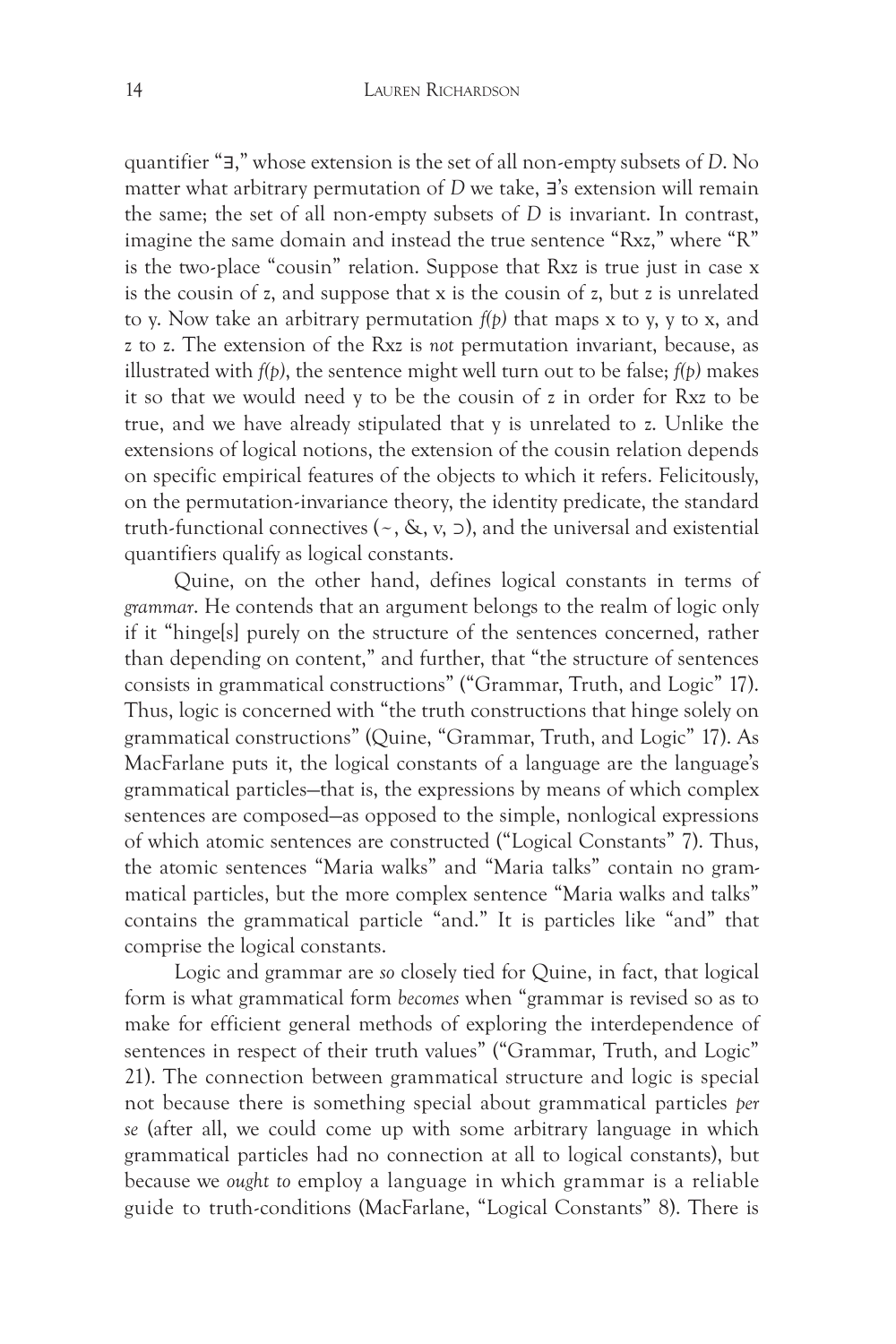an important *pragmatic* role that logical constants play. For Quine, "~," "&," and the existential quantifier qualify as logical constants.

# **§2 The Challenge from Relativity**

At this point, we have seen two ways in which philosophers have attempted to define logical constants. Both methods are controversial, but they hold a shared aim. That aim is to distinguish the logical expressions from the nonlogical ones, and, as a result, to demarcate the realm of logic. Importantly, though, Tarski and Quine readily admit that logical constants can only be defined relative to how they are used within a certain formal language or context. Tarski even explicitly *rejects* the idea that there exists "a proper, true meaning of a [logical] notion, something independent of actual usage, and independent of any normative proposals, something like the Platonic idea behind the notion," calling such an idea "strange" and "foreign" ("What Are Logical Notions?" 145). Given these qualifications, one might reasonably wonder whether the entire debate about logical constants loses its significance. After all, if logical constants can only be defined in the context of a certain language and its speakers, and thus have no claim to objectivity,<sup>4</sup> then it might be the case that disagreement about logical constants amounts to nothing more than mere differences in intuitions about *logical consequence*, i.e., differences in intuitions about what follows logically from what. There simply is no such thing as a "logical constant" *simpliciter*. To illustrate: recall the differences between Quine's and Tarski's theories about whether "v," "⊃," and "∀" are logical constants; perhaps these debates (and still further ones about modal and temporal operators, etc.) simply do not *have* a single correct answer. It seems that the definitions of logical constants are more context-sensitive than we might like them to be, and that the context might even be so narrow as to include only one person or community's logical commitments, so long as those commitments are internally consistent.

I have formulated the challenge from relativity somewhat vaguely thus far, but there are various ways that we could flesh out the objection in greater detail. Philosopher of mathematics Michael Resnik, for example, holds that logic is not even "cognitive," and that "statements of logical truth, validity, and the like do not state facts" (Shapiro 4). It follows that there is no fact to the matter about logical constants—for if there were, then there would be facts about logical truths and validity

<sup>&</sup>lt;sup>4</sup>I understand "objectivity" roughly as mind-independence.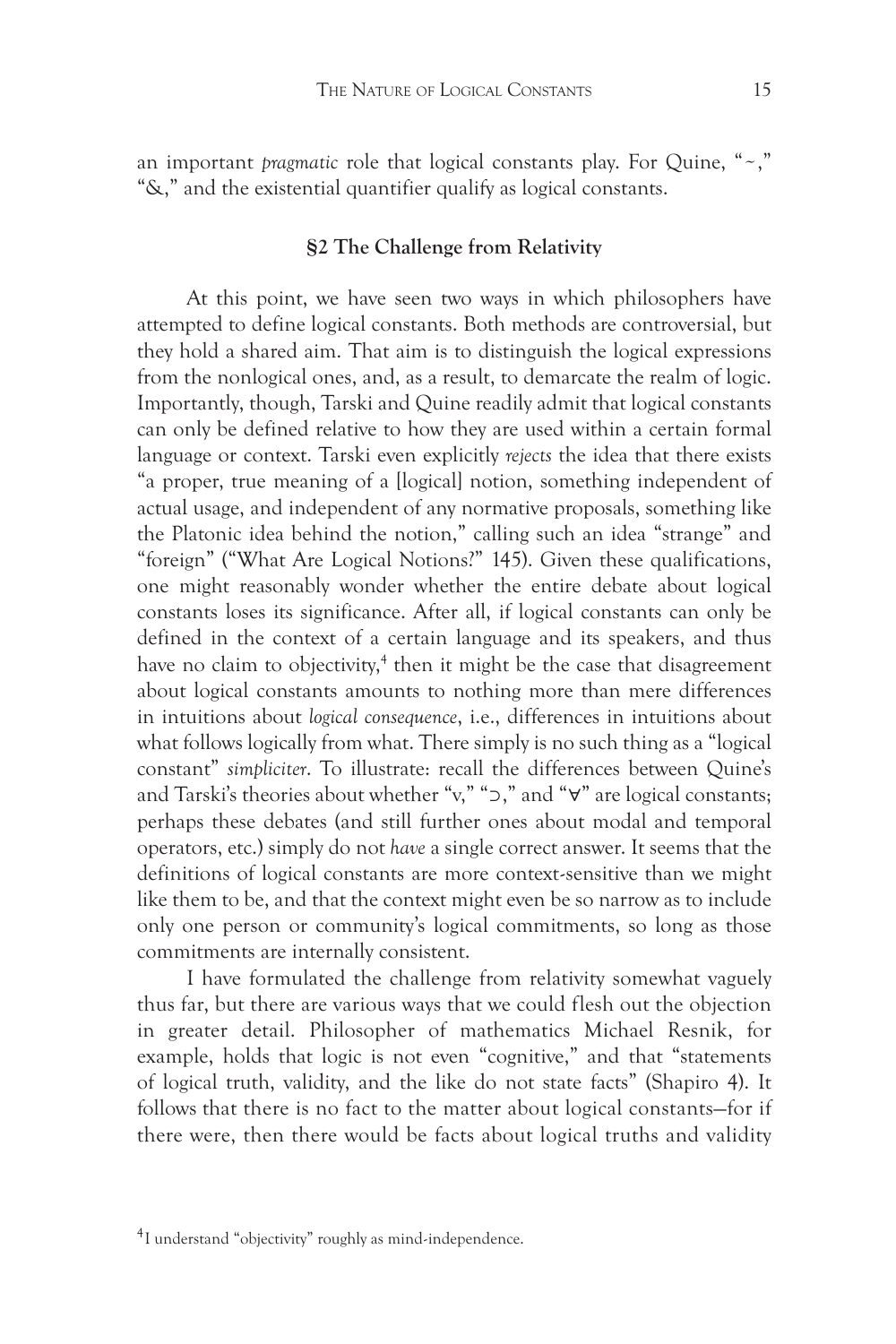(e.g., assuming the facts about "~" accepted in classical logic, we get the logical truth " $\models \sim p$ " ⊃ p").<sup>5</sup> As such, from the argument that logic is not *cognitive*, it follows that logic is not *objective*; if logic is not cognitive, then there simply cannot *be* any logical facts to which we assign objective truth or falsity.<sup>6</sup> Similarly, philosopher Crispin Wright holds that statements of logical necessity are "not apt for objective truth or falsity" (Shapiro 4). He claims that statements can express genuine facts "only if there are contexts . . . in which it is *a priori* that differences of opinion concerning one of the relevant statements can be explained only by disclosing . . . some material ignorance, error, or prejudice" (Wright 200). According to Wright, it is doubtful that logic provides one of these contexts. Indeed, two logicians could each be perfectly free of ignorance, error, and prejudice, and yet still be in disagreement about whether or not a statement represents a logical necessity. Recall once more the differences in Tarski's and Quine's theories: on Wright's picture, neither Tarski nor Quine is correct, *per se*; they just happen to have conflicting views. Here again we see an argument for irrealism in the realm of logic—there are no mind-independent, objective facts about whether a proposition represents a logical necessity. In fact, Wright sees a striking similarity between disagreements about logical necessity and disagreements about which jokes are humorous. This view renders logic, and the nature of logical constants, primarily a matter of personal taste (Wright 206).7

If the nature of logical constants is *not* objective and is instead context-dependent, and if that context is determined by the intuitions about logical consequence that are already held by the very philosophers who are aiming to define the logical constants, then perhaps those who debate the nature of logical constants are merely talking past one another. The challenge from relativity suggests that disagreements about logical

<sup>&</sup>lt;sup>5</sup> " $\models \neg\neg p$ " states a proposition or logical *fact*; i.e., it is cognitive, contra Resnik's original premise. So negation can't be a logical constant. We could run this line of argument with any of the logical constants.

<sup>&</sup>lt;sup>6</sup>There is a helpful analogy to be drawn here with metaethical noncognitivism: similarly to what Resnik holds about logical statements, most metaethical noncognitivists hold that moral statements (e.g. "murder is wrong") do not express judgments or propositions, and thus cannot be true or false. Instead, moral judgments are mere expressions of *attitudes*, which are not truth-apt.

 $17$  Logical necessity is a relevant concept here because it is quite natural to think of "truth by virtue of form" as *entailing* a concept of logical necessity—after all, if an argument is truth-preserving by virtue of its form, then *necessarily* if the premises are true, the conclusion is true. As such, logical truths are statements that are *necessarily* true by virtue of form—that is, they can be derived from the empty set. So, assuming we accept this conception of logical necessity, rejecting logical necessity amounts to rejecting the idea that there is such thing as "truth by virtue of form" via modus tollens.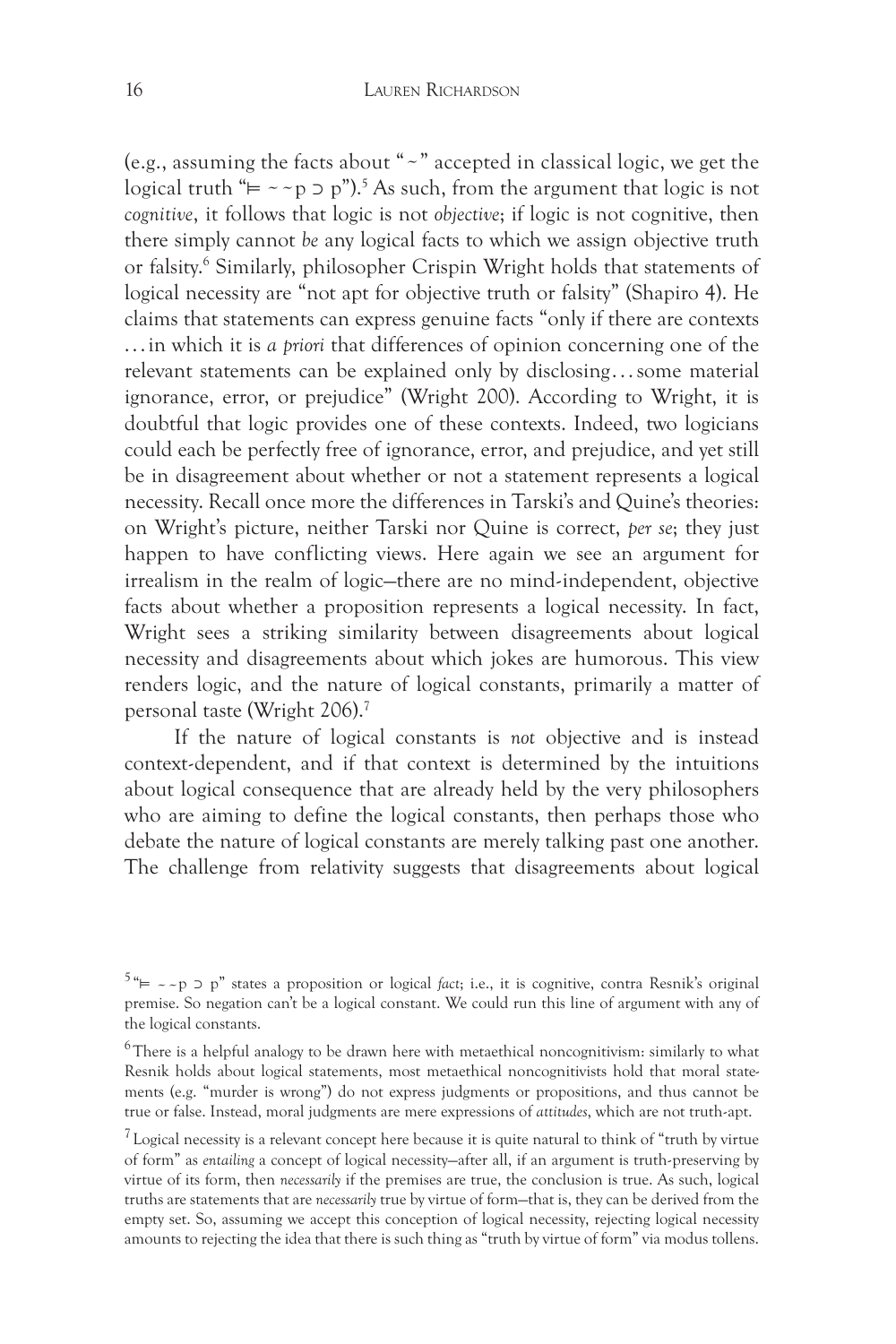constants are analogous to disagreements about subjective values. Moreover, if the competing notions of logical constants are really derived from competing notions of consequence from the outset, then logical constants ought to simply be relativized to different notions of logical consequence (MacFarlane, "Logical Notions" 43). For example: we might have various definitions of the material conditional depending on our notion of logical consequence:  $D_{N,M}$  for non-monotonic logic,  $D_{N,M'}$  for a slightly different flavor of non-monotonic logic,  $\supset_R$  for relevance logic,  $\supset_I$  for intuitionistic logic, and so on. Some of these definitions might overlap and some might come apart from each other, but no definition is "better" *per se* than any other, so long as they each accurately reflect the logical commitments of the system within which they are defined. If I believe that we are not licensed to draw conclusions from defeasible generalizations, but my peer thinks that we are, then we may have different views on the definition of "⊃." But, importantly, this conflict simply arises because of differing intuitions about logical consequence.

Even though there may in fact be formal distinctions between the logical and nonlogical expressions within different logical systems, such distinctions do not amount to anything particularly philosophically interesting, because we have no principled way of deciding which logical system is best. If logic is relative, as Resnik and Wright argued, then there is no objective fact of the matter about whether (e.g.) nonmonotonic logic is better than classical logic, and, as such, no fact of the matter about how best to define logical constants. So, arguably, the *real* debate ought to be over the nature of logical *consequence*, and the so-called "nature" of logical constants will simply emerge as a by-product of that discussion. Here, then, we arrive back at one of the original problems mentioned in the introduction: we wanted our logical constants to determine our notions of logical consequence and *not* the other way around. But if we reject an objective view of logical constants, we have no choice but to admit that the nature of said constants is likely derived from our pre-held intuitions about logical truth and consequence.

#### **§3 Logic as Normative**

Let us take stock. We are now at a point where the question of the "nature" of logical constants seems totally misguided. If there are no objective facts about logical constants, then it is wholly unclear whether we could properly demarcate them even if we wanted to. If the disagreement about logical constants really just amounts to disagreement about preconceived notions of logical consequence, then logical constants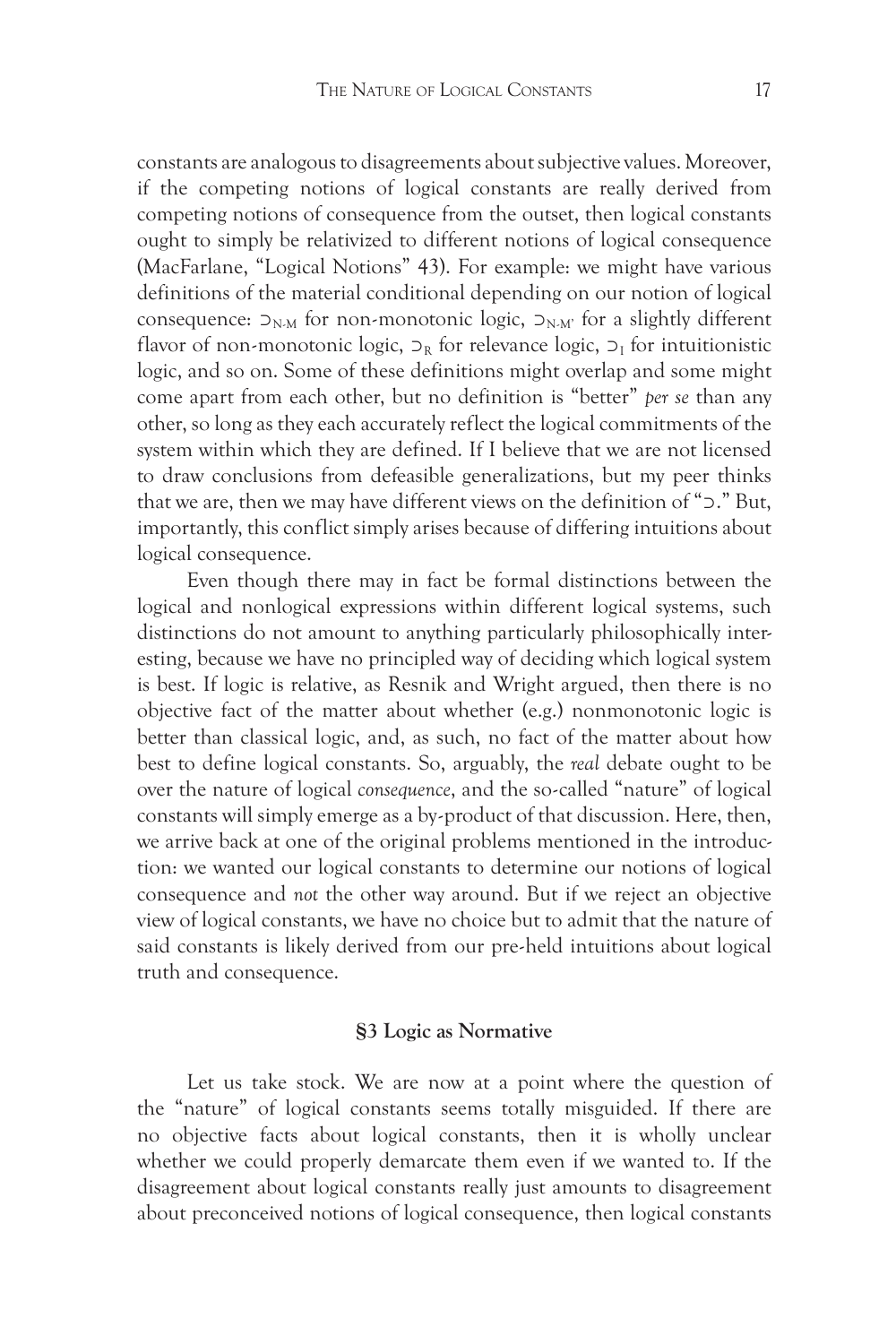are not even the proper objects of discussion here. So the challenge from relativity is twofold: (i) there is no objective "nature" of logical constants, and, accordingly, (ii) different notions of logical constants ought to simply be relativized to different notions of logical consequence, thereby eliminating the need for debate over logical constants in the first place. But is this challenge really compelling? What of the questions posed in the introduction, which made it seem evident that determining the nature of logical constants is *essential* if we wish to determine the nature of good arguments? In this section, I will argue that the *normative* role that logic plays in reasoning provides impetus enough to define the nature of logical constants, challenges from relativity notwithstanding.

Imagine that you are visiting a community that accepts a *material*  notion of logical validity; whenever a premise is false or the conclusion is true (in the actual world), the argument is valid. Thus, *every* expression in the language is a logical constant—that is, *every* expression in a given argument gives the argument its logical form. Consider the following arguments:

(P1) Chicago is north of Lexington.

(C) London is south of Cambridge.

(P1) Hillary Clinton won the 2016 election.

(P2) Whales are mammals.

(P3) The USA was an Allied force in World War II.

(C) Madeline Albright lives in a retirement community on the Moon.

(P1) The Sun orbits the Earth.

 $(C)$  2 + 2 = 4.

These arguments are materially valid, since either a premise is actually false, the conclusion is actually true, or both. Admittedly, material validity fails to capture certain *modal* notions that other classical and non-classical logics are better equipped to handle. But those in the material validity community *are* able to correctly assert that their arguments are truth-preserving. You are left wringing your hands, unable to quite figure out *how* to argue against material validity, given that you do not believe that there is an objective "fact to the matter" about logical constants.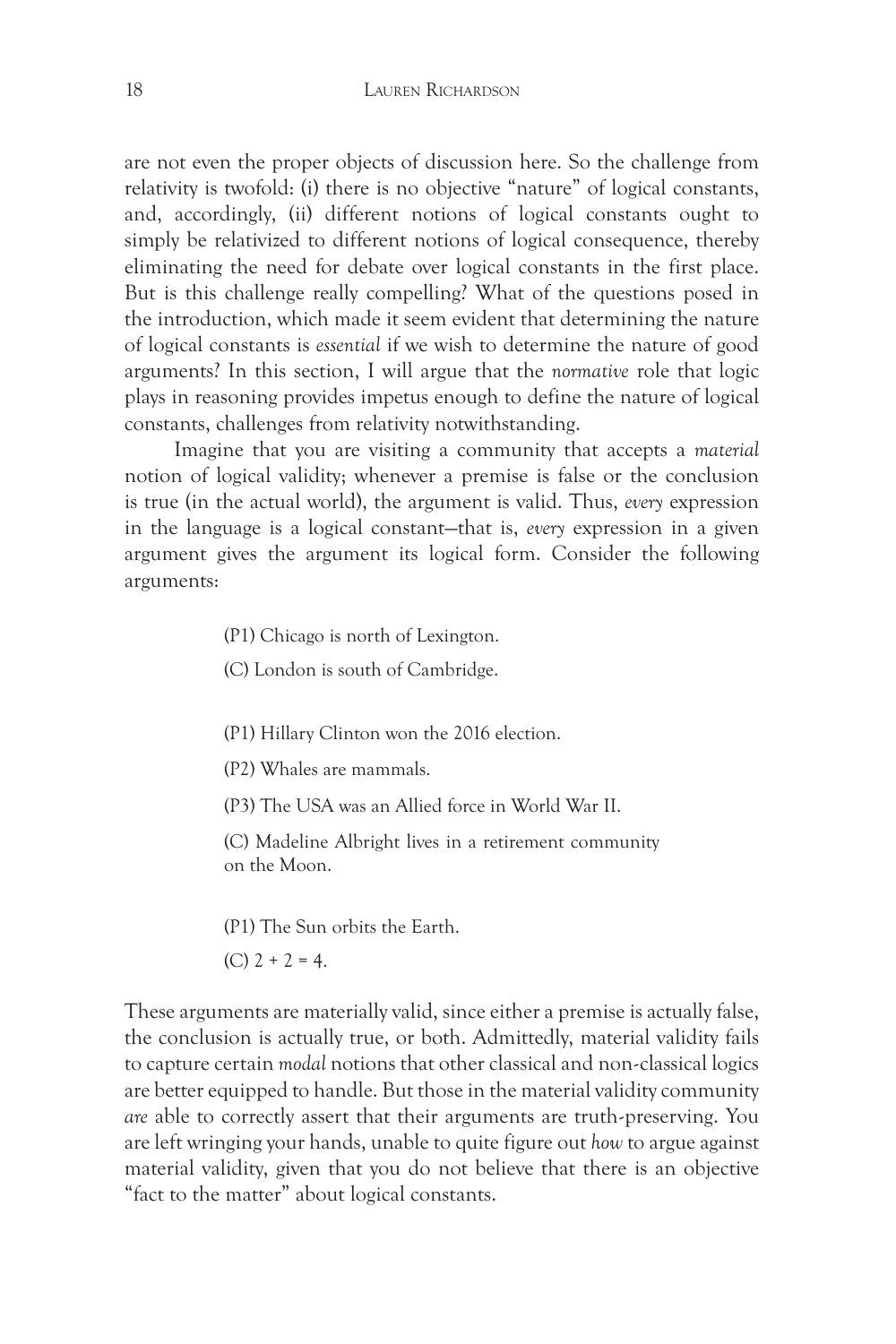I would like to suggest that it is the *normative* role that logic plays in reasoning that results in our instinctive rejection of material validity. MacFarlane elaborates a bit on said role: he explains that we often form a link between logical validity and "evaluation and criticism of reasoning," and that, given a clear consensus on validity, we could "transpose questions about logical validity into questions about how we *ought to think*" ("In What Sense (If Any) Is Logic Normative for Thought?" 3; emphasis mine). Logic provides the *norms* for thought and reasoning—in fact, such is the *principal*  (and perhaps *only*) difference between logic and other areas of investigation (e.g. empirical sciences). Logic is a *tool*, and we engage in it with the purpose of learning what we ought to believe (5). Here, then, is where we should identify the central motivation for defining the nature of logical constants. *Regardless* of whether there is an "objective" nature of logic, and regardless of whether a relativist picture could simply index different concepts of logical constants to different concepts of consequence, there *remains*  the fact that we often make evaluative judgments with specific notions of logical constants and consequence at play. It is not as if we simply accept a relativist standpoint and thus accept just *any* chain of reasoning as a valid inference, even if that chain is internally consistent and perhaps even *materially* valid. Reasoning *well* amounts to revising one's beliefs as one ought to (4), and therein lies the central problem with material validity: material validity allows us to jump from premises to conclusion with seemingly no reasoned connection between the two.<sup>8</sup> Our theoretical commitments about the objectivity or relativity of logical constants need not play any role in our evaluation of them; our believing that their nature is relative does not commit us to believing that all methods of defining them are just as good as any others.

We can find other reasons for which material validity fails to adequately capture logical reasoning: take, for example, hypothetical reasoning. As Oxford professor Ian Rumfitt points out, an argument cannot be materially valid if it "supports reasoning from a supposition that might be false" (11). According to Rumfitt, this type of counterfactual reasoning is *essential*; in many cases of intuitively sound arguments, "there is no convincing explanation that does not at some point advert to our ability to apply our deductive capacities to suppositions," i.e., to claims that may well be false (8). It is this type of reasoning that is most valuable, allowing us to *extend*

 $8$ Of course, so too do some classically valid argument forms (e.g., arguably, the principle of explosion). This is perhaps a reason to question classical validity, but it is no reason at all to accept material validity.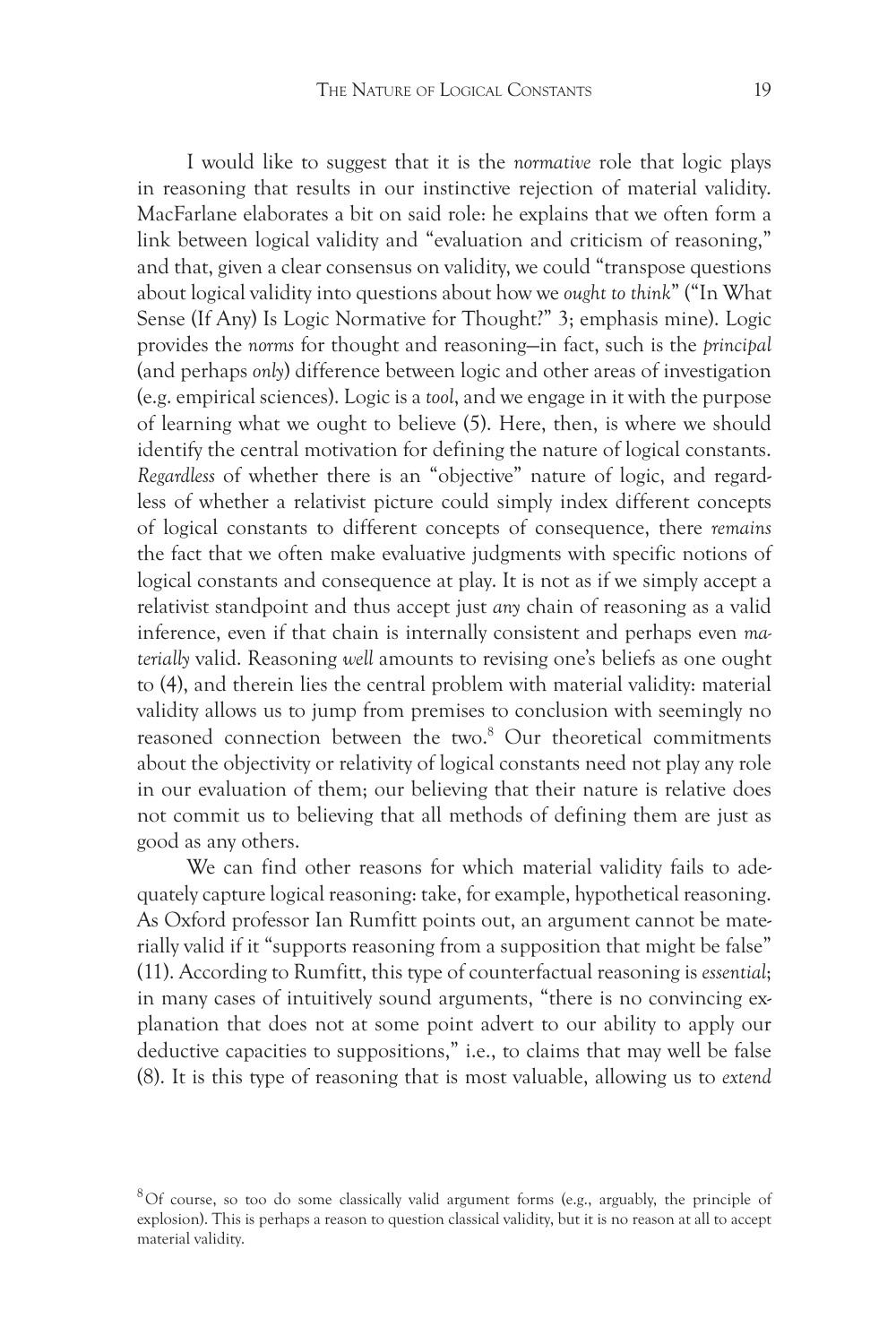our knowledge and generate notions of necessity and possibility by "tracing the implications" of things we cannot be said to know (7). Such extensions of knowledge require modal notions, which material validity cannot accommodate. For example: the counterfactual "If I were to leave my house at 7:00, I would arrive at 7:30" requires a concept of *necessity* in order to be true; thus, statements like these cannot be used in material reasoning. Here, then, we are able put forth an argument against material validity with no reference to "objectivity" in the domain of logic. Our claim is a normative one: proper logical reasoning *ought* to allow us to gain knowledge that we could not otherwise obtain through mere sense perception.

Thus, in a sense, the debate over logical constants is best understood as a *metalinguistic* one: even if we accept that there is no objective nature to logical constants or concepts, we still might disagree over how we ought to use the phrases "logically valid," "logical truth," "logical consequence," etc. We have normative reasons to favor certain uses of these phrases over others, and, consequently, we have normative reasons to favor certain uses of the phrase "logical constants" over others. Defining the logical constants will allow us to differentiate the logical from the non-logical, even if it is only within a certain context. Given wide enough scope, the idea that logical constants are context-dependent is not so troubling after all; if the context is wide enough to include, say, the vast majority of human communities on this planet, then the fact that logical constants have no mind-independent nature is of no practical significance to us. Even if there is nothing mind-independently *objective* about these normative reasons—perhaps, for example, they merely have arisen for pragmatic or evolutionarily-driven purposes—the context of this normativity is so wide that its context dependence simply does not matter. Of course, this proposal casts doubt on our ability to gain logical knowledge *a priori*. But the upshot is that the charge from relativity is left destabilized, because *regardless* of logic's objectivity or lack thereof, the normative nature of logic gives us sufficient motivation to define logical constants.

# **§4 Conclusion**

As we have seen, there are numerous ways that we might define logical constants—I briefly surveyed the proposals from Tarski and Quine, but that list is far from exhaustive. Both of those proposals are subject to an objection from relativity, according to which there simply is no fact to the matter about the nature of logical constants. The central threat from relativity is this: there simply is no real debate to be had about the nature of logical constants. I contend, however, that even assuming relativity, the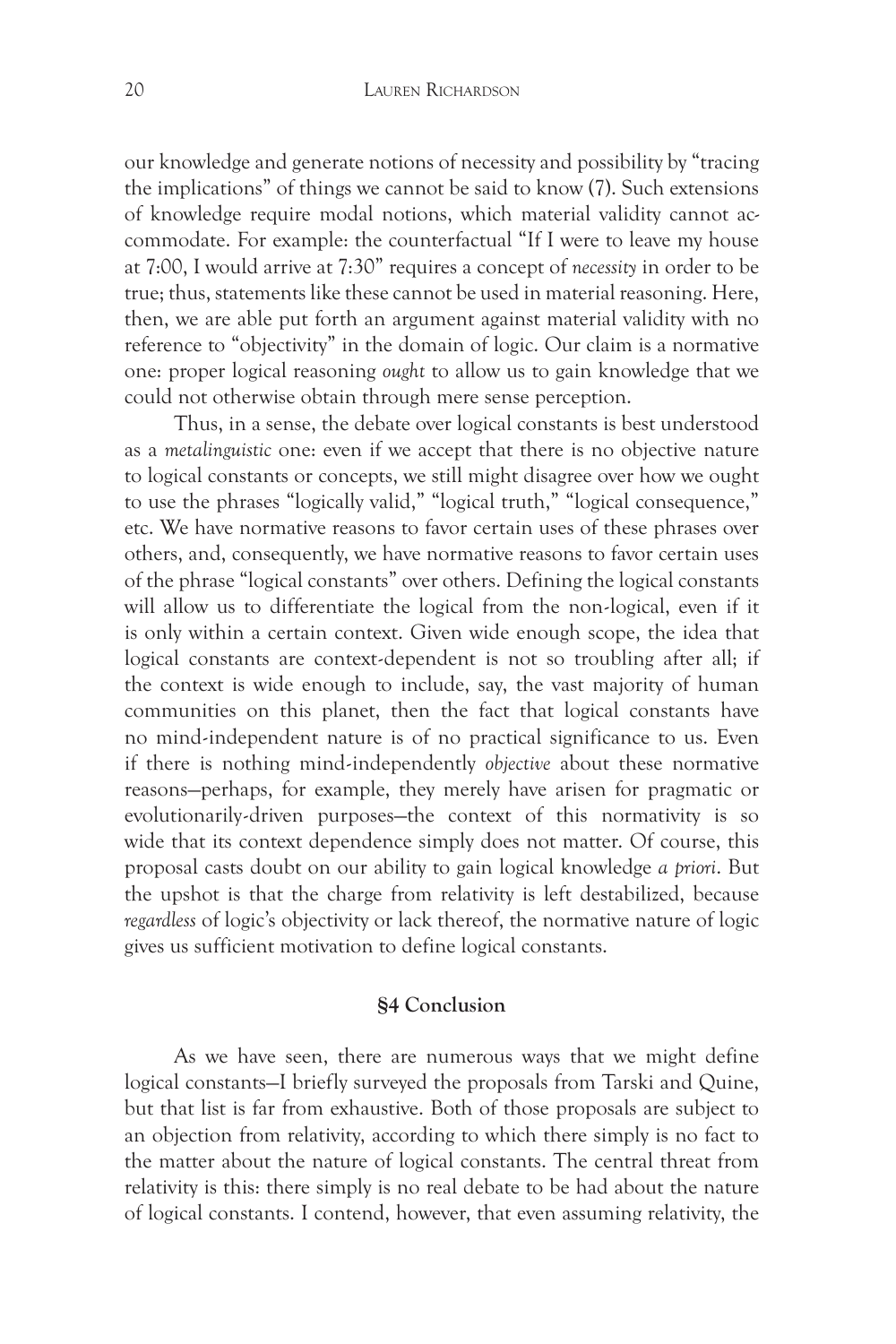debate over logical constants is not a trivial one; there is a serious issue over what logical constants are. This is because there is a central *normative* role that logical constants play in our everyday thought and reasoning, and, as such, arriving at a satisfactory definition of them (even one that is contextdependent) remains an important task.